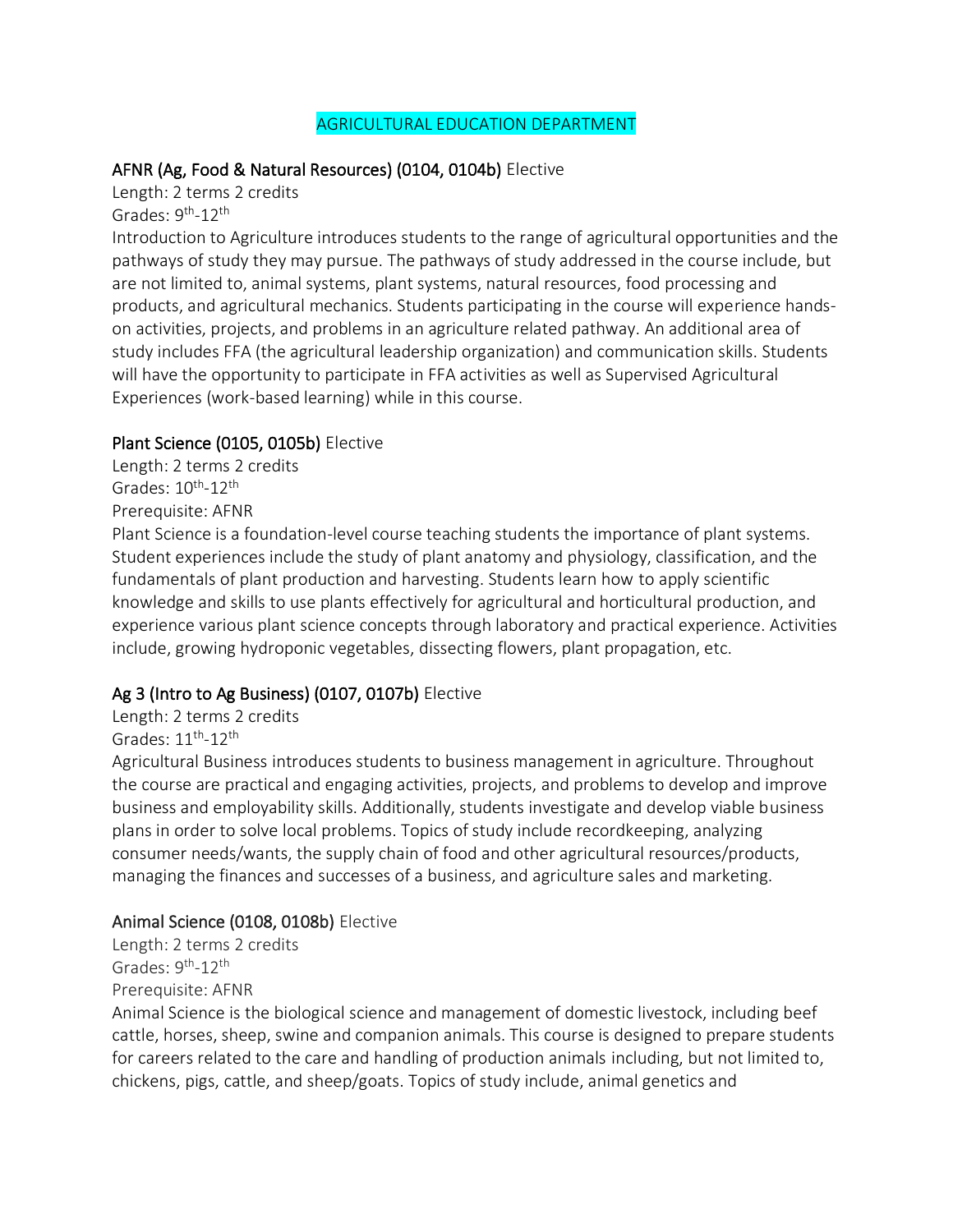reproduction, housing and equipment, groups and breeds, anatomy and physiology, animal behavior, feeding and nutrition, care and management, and career opportunities.

#### ART DEPARTMENT

### Art I (1161, 1161b) Elective

Length: 2 terms 2 credits Grade: 9th

Art 1: This is a freshman course designed for students to explore a wide range of art media. The elements and principles of art are applied to basic drawing, beginning painting, ceramics and sculpture, graphic design, digital art, printmaking, and multicultural handcrafts. Art history and art critique are also studied in conjunction with various assignments.

# Art 2 (1161c, 1161d) Elective

Length: 2 terms 2 credits Grade: 10<sup>th</sup> Prerequisite: Art I Art 2: In this class students build on information and skills covered in Art 1, with a greater emphasis placed on studio work. Students investigate and work with a variety of art and design projects and study basic art history and art critique. This class is two terms and has a prerequisite of Art 1.

# Art 3 (1161e, 1161f) Elective

Length: 2 terms - 2 credits Grades:  $11^{\text{th}}$ - $12^{\text{th}}$ Prerequisite: Art 1 and Art 2 Art 3: In this class students build on information and skills covered in Art 1 and Art 2. Assignments become more open-ended as students work to refine their abilities in various drawing, painting, ceramics, printmaking, digital and design media and art history. This class is two terms and has a prerequisite of Art 1 and Art 2.

# Art 4 (1161g, 1161h) Elective

Length: 2 terms 2 credits Grades:  $11^{\text{th}}$ - $12^{\text{th}}$ Prerequisite: Art 1, Art 2, Art 3

Art 4: In this class students build on information and skills covered in Art 1, 2 and 3. Personal student vision is expected as students continue to refine and enhance their abilities in drawing, painting, ceramics, printmaking, digital and design media and art history. This class is two terms and has a prerequisite of Art 1, Art 2 and Art 3.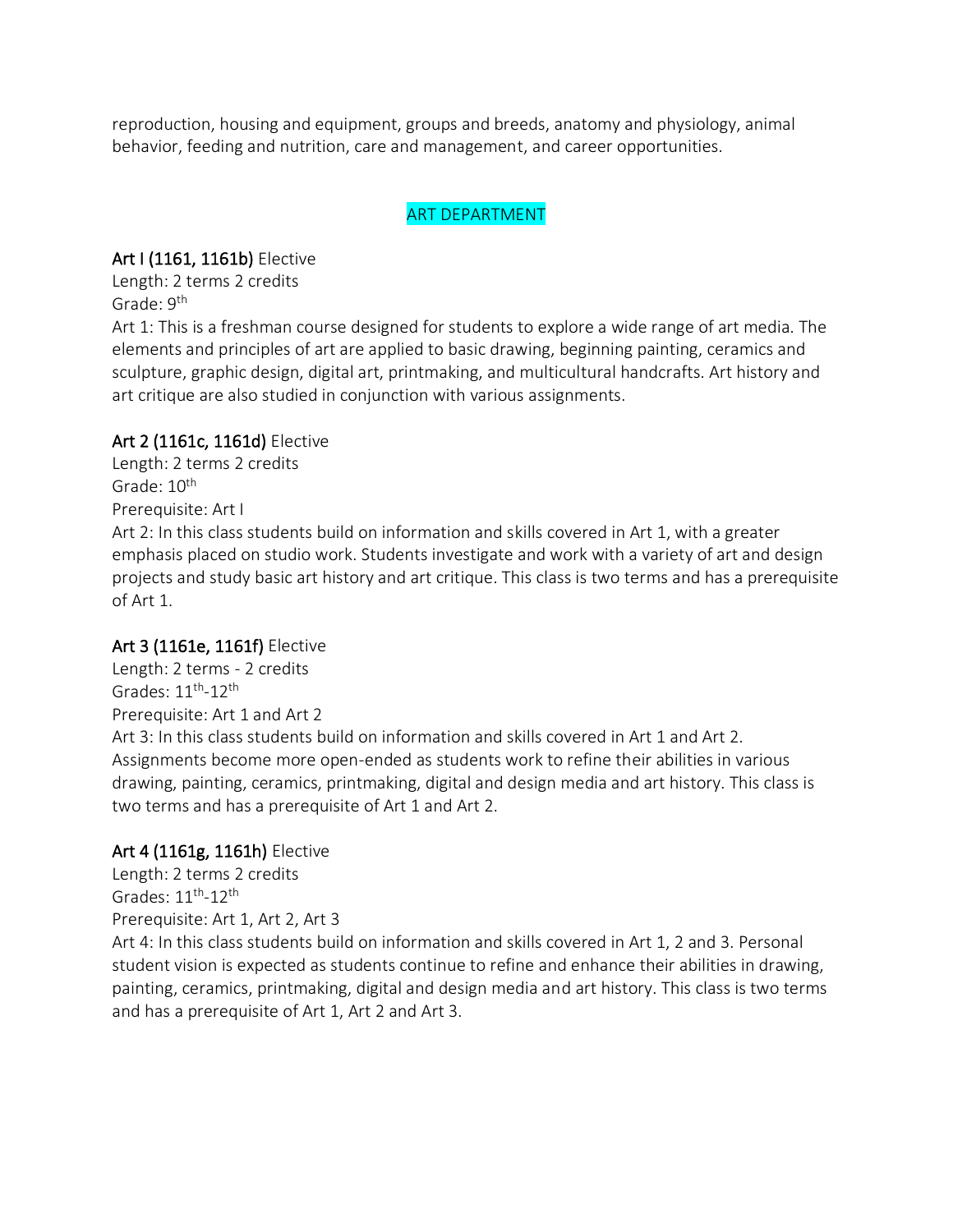#### Art Portfolio 1 (1181, 1181b) Elective

Length: 1 term 1 credit (may be taken twice) Grade: 12<sup>th</sup> Prerequisites: Art 1, Art 2, Art 3, Art 4 Art Portfolio: This class is designed for advanced students to continue to develop their selfexpressive and technical skills. Due to the individualized nature of this class, students must be self-motivated and willing to work independently. Prerequisites for this class include Art 1, Art 2, Art 3 and Art 4.

# Art Portfolio 2 (1191a, 1191b) Elective with permission of instructor

Length: 1 term 1 credit Grade: 12<sup>th</sup> Prerequisites: Art 1-4 and Art Portfolio Art Portfolio 2: This class is a continuation of the artistic development process started in Art Portfolio. As stated before, students must be self-motivated and willing to work independently. Prerequisites include Art 1-4 and Art Portfolio

### BUSINESS DEPARTMENT

# General Business/Careers (0221) Elective

Length: 1 term 1 credit Grade: 9<sup>th</sup>-12<sup>th</sup>

This is a comprehensive program for introduction to business courses at the high school level. The goal is to describe for students how the American business economy operates and to help them prepare to make decisions as consumers, wage earners, and citizens within that economy. This course combines explanations of business and economic vocabulary and concepts with practical application to the real world of the American business economy, as well as those around the world. Emphasis is placed on technology- aided research and interpreting statistics.

#### Business Management /Entrepreneurship (0223) Elective

Length: 1 term 1 credit

Grade: 9<sup>th</sup>-12<sup>th</sup>

This class will be a follow-up to the General Business class. Students will have an opportunity to study international business and the challenges of competing in a global economy. Students will be acquainted with skills necessary to own and operate their own business. Students will learn about economics, marketing principles, business, financial planning, finance, accounting, and communication. Students will also gain insight into the relationship between industry, government, and the global economy. A business plan project will also be completed throughout the semester.

# Accounting I (0207, 0207b) Elective

Length: 2 terms 2 credits Grade: 11<sup>th</sup> After completing the accounting cycle for a proprietorship in chapters 1-7 the students will be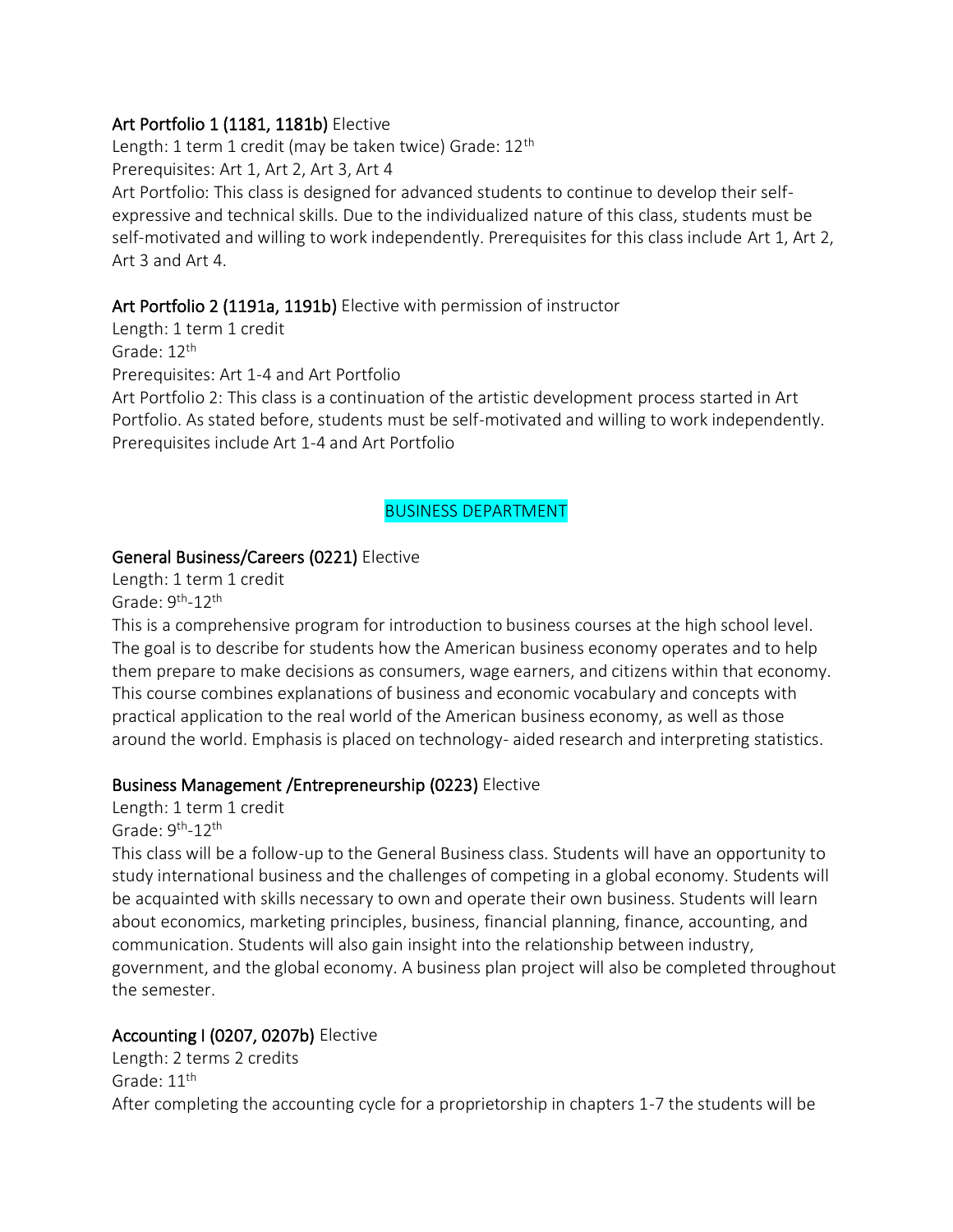able to complete a similar accounting cycle using automated accounting. The same automated accounting procedure will be used after chapters 10, 13, 15 and 18, so the students will have a thorough working knowledge of accounting using the computer. With the use of computers, accounting will take on a more exciting and useful approach for the students. This class is part of an articulation agreement with several colleges which include DMACC, Iowa Central College, Ellsworth Community College, AIB, Iowa Western, North Iowa Central Community College and Iowa Lakes Community College. This agreement means that the student can take this course in high school for college credit from the above colleges upon certification that you completed the course and met their minimum competencies for the course. This is a great way to get college credits while still in high school.

#### Business Communications (2763, 2763b) Elective

Length: 2 terms 2 credits Grade: 11<sup>th</sup>-12<sup>th</sup>

To meet the minimum requirements for a successful completion of this course, the student will have a working knowledge of the legal terminology that is introduced in this course. The student will know the elements of a contract and the effect of the following on contracts: fraud, duress, undue influence, forbearance, damages and bankruptcy. The students will know the different legal bearings between bailments and contracts. The students will know their rights and duties as the following: a buyer, a seller, an employee, an employer, an operator of a motor vehicle, as a landlord, and as a tenant. The student will know the requisites of valid wills and the legal bearing of: a tester, an executor, an administrator, and a probate court. The student will recognize situations that are beyond his realm of completion and in which professional legal assistance is needed.

#### 21st Century Skills (0224) Required

Length: 1 term 1 credit Grade: 12th

Students will learn about personal finances and using financial planning for their lifetime experiences. Topics covered include - Budgeting, Goals, Career Planning, Decision- Making, Banking (Checking/Savings accounts/Loans), Credit, Insurance, Taxes, Investing, Buying/Leasing A Vehicle, Buying A Home, Renting A House or Apartment, Being An Informed Consumer, and Identity Fraud.

#### ENGLISH DEPARTMENT

#### English 1 (1001, 1001b) Required

Length: 2 terms 2 credits Grade: 9<sup>th</sup>

English/Language Arts 1 is a required course for 9th Grade students. This course focuses on a variety of core skills surrounding reading, writing, speaking/listening, and language use. Skills that are assessed are: personal narrative writing, analyzing literary fiction (Shakespeare), analyzing non-fiction texts, informative writing and speaking, socratic questioning, persuasive writing and researching. In addition to this, students will complete a current event study as well as a short story study.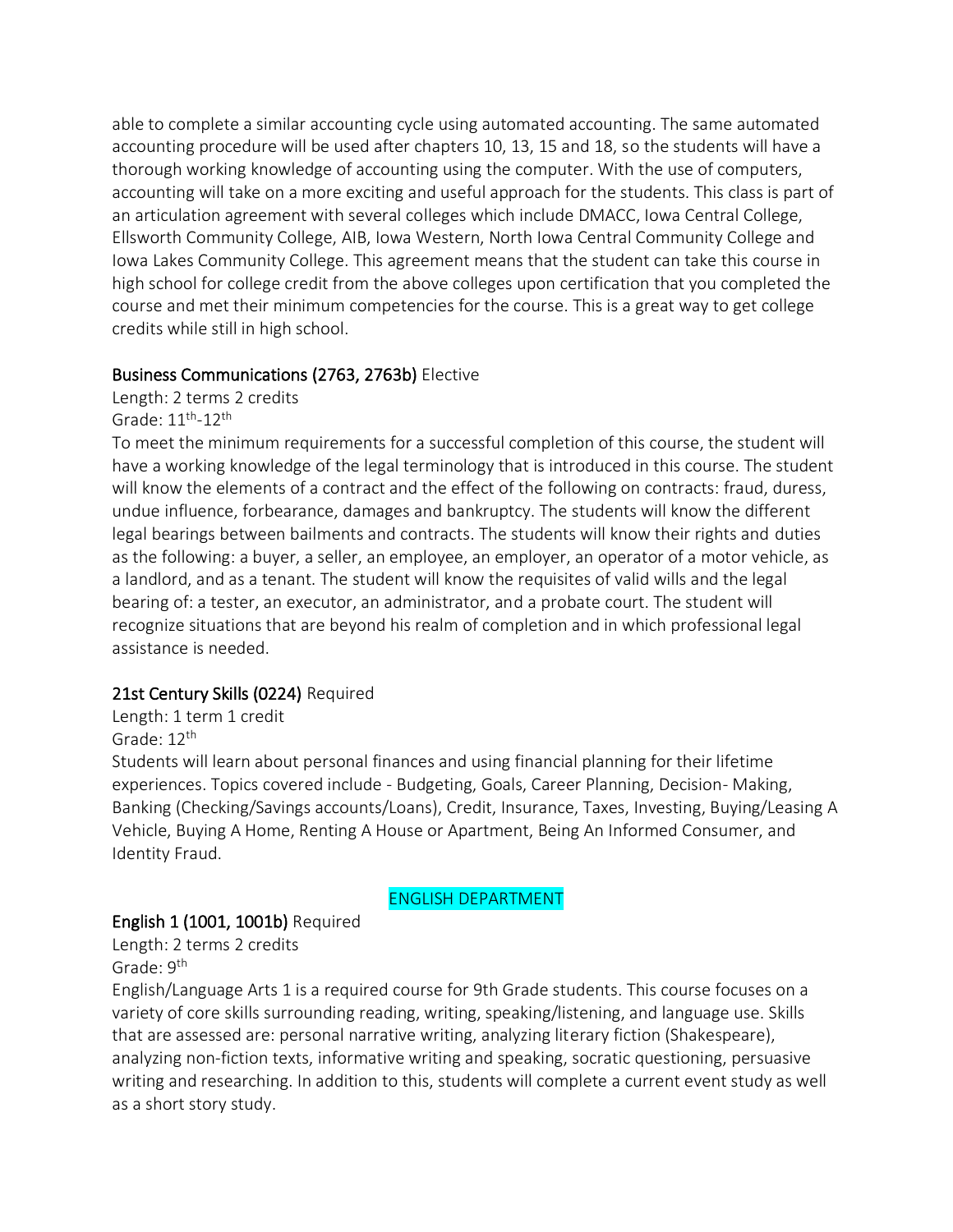### English 2 (1002, 1002b) Required

Length: 2 terms 2 credits Grade:  $10^{th}$ 

English/Language Arts 2 is a required course for 10th Grade students. This course focuses on a variety of core skills. This course focuses on a variety of core skills surrounding reading, writing, speaking/listening, and language use. Skills that are assessed are: analyzing literary fiction (Greek Mythology), analyzing arguments and rhetorical devices, competing in a classroom debate, participating in discussions over a literary text (Night) , and writing informatively. Students will also complete a poetry analysis/portfolio and a visual media presentation.

# English 3 (1003,1003b) Required

Length: 2 terms 2 credits Grade 11<sup>th</sup>

English/Language Arts 3 is a required course for 11th Grade students. This course focuses on a variety of core skills. This course focuses on a variety of core skills surrounding reading, writing, speaking/listening, and language use. Skills that are assessed are: analyzing literary fiction in a variety of mediums (Shakespeare), analyzing US Seminal/Historical documents, writing an argumentative essay, speaking to persuade, speaking to inform, speaking to entertain, and informative writing. Students will also complete a nonfiction study as well as a "Real World" study which will include resume writing, cover-letter writing, and interviewing.

### English 4 (1004,1004b) Elective

Length: 2 terms 2 credits

Grade: 12<sup>th</sup>

English/Language Arts 4 is an elective course. This course focuses on a variety of core skills. This course focuses on a variety of core skills surrounding reading, writing, speaking/listening, and language use. Skills that are assessed are: analyzing literary fiction (poetry), writing persuasively and presenting on it, collaborating in a range of discussions (literature circles), researching, and analyzing nonfiction. Students will also complete a business plan and presentation as well as a creative writing unit and a final presentation over a topic of choice.

# Composition 1 (1101) Elective

Length: 1 term 1 credit

Grade: 10<sup>th</sup>-12<sup>th</sup>

Composition 1 is an elective course that provides students with writing foundations that prepare them for the demands of academic and professional writing. In this course, students will learn and practice the strategies and processes that successful writers employ as they work to accomplish specific purposes. In college, these purposes include comprehension, instruction, entertainment, persuasion, investigation, problem-resolution, evaluation, explanation, and refutation. In addition to preparing students for academic communication, this core-curriculum course prepares students to use writing to realize professional and personal goals. Accordingly, class discussion and readings will address the function of rhetoric and of composing processes in a variety of contexts, with attention to various audiences. Students will complete the following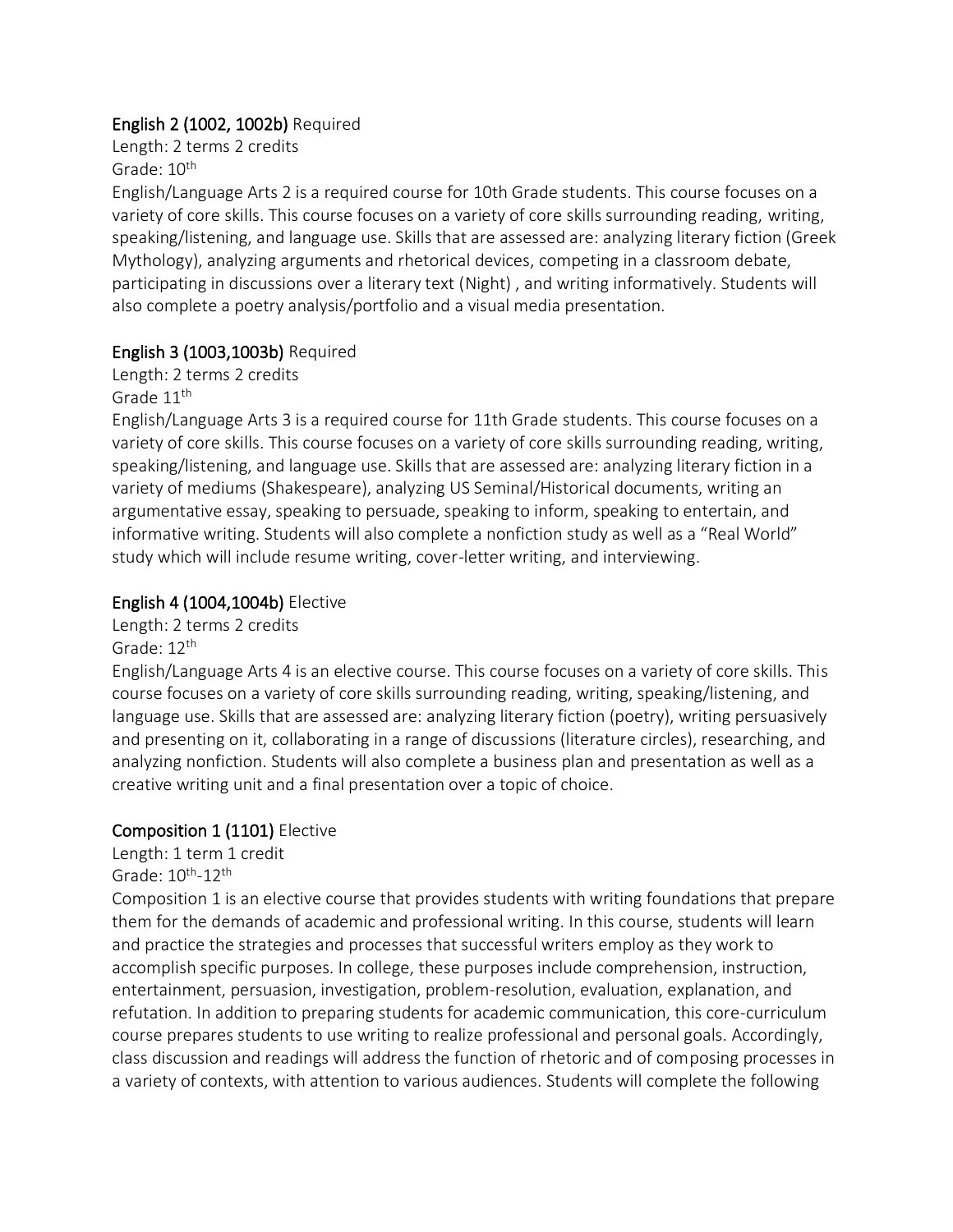tasks: narrative (flash fiction), editing text of choice, persuasive essay and opinion editorial, short story analysis, and a final portfolio.

# Composition 2 (1102) Elective

Length: 1 term 1 credit Grade: 10<sup>th</sup>-12<sup>th</sup> Composition 2 is an elective course. This course is a "writing workshop". There will be a strong emphasis on writing structured and well-supported essays, along with students being immersed in a wide variety of writing genres. They will be expected to create works of their own, and to analyze, respond to, and edit the work of others. Both formal and informal writing will occur, and students will be exposed to a number of pre-writing and postwriting strategies. Students will complete the following tasks: informative research project, poetry analysis/writing, real-world problem solving, literary analysis, personal interview/profile writing, rhetorical analysis, and a final portfolio.

# American Literature (1054) Elective

Length: 1 term (1 credit) Grade: 10<sup>th</sup>-12<sup>th</sup>

American Literature is an elective course. This course is a survey of American literature and literary history, from the early pre-colonial period to present day. Our goal will be to acquire a grasp of the canon of American literature as it is typically conceived and the various logics behind its construction. This course will involve analyzing a variety of literary pieces through class discussions as well as individual and group writing exercises.

# British Literature (1056) Elective

Length: 1 Term (1 credit) Grade: 10<sup>th</sup>-12<sup>th</sup>

British Literature is an elective course. This course is a survey of British literature, from the early years to present day. Our goal will be to acquire a grasp of the canon of British literature as it is typically conceived and the various logics behind its construction. This course will involve analyzing a variety of literary pieces through class discussions as well as individual and group writing exercises. The course is designed around six thematic units. Each unit will consist of a variety of reading and writing activities and will result in a final examination.

# FAMILY AND CONSUMER SCIENCE DEPARTMENT

# Foods I (22202-1 ) Elective

Length: 1 term 1 credit Grade: 9<sup>th</sup>-12<sup>th</sup>

Foods I is a hands-on course designed to build your cooking skills. The course is designed to provide the student with the opportunity to take food principles and techniques and apply them in a hands-on environment. This course provides a level foundation of knowledge and skills, regardless of previous experience already gained. Students will participate in the daily selection, planning and preparation of a variety of recipes and cooking labs.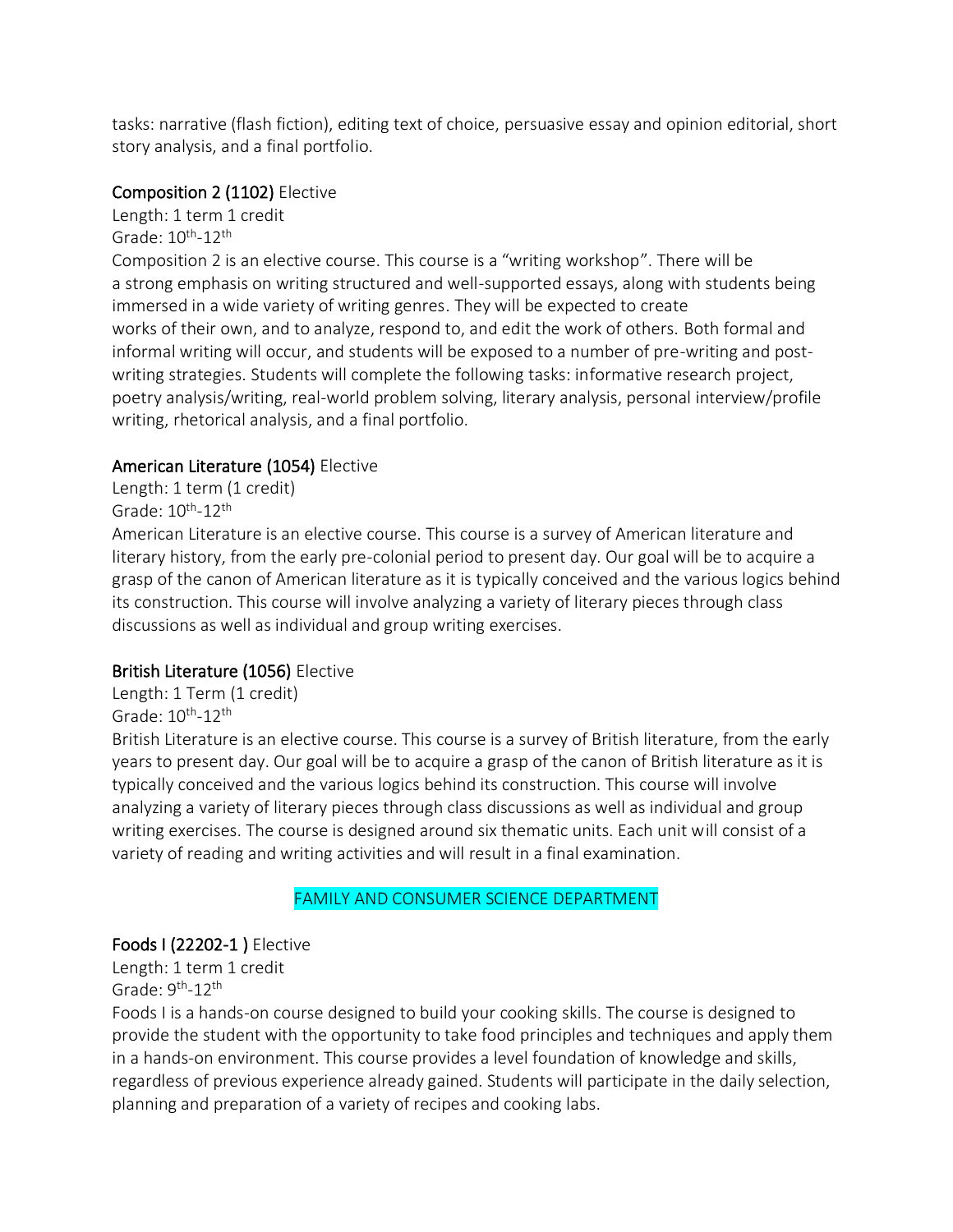# Foods II (22202-2 ) Elective

Length: 1 term 1 credit Grade: 9<sup>th</sup>-12<sup>th</sup>

Foods II is a hands-on course designed to build your cooking skills. The course is designed to provide the student with the opportunity to take food principles and techniques and apply them in a hands-on environment. This course provides a level foundation of knowledge and skills, regardless of previous experience already gained. Students will participate in the daily selection, planning and preparation of a variety of recipes and cooking labs.

# Foods III (22202-3) Elective

Length: 1 term 1 credit Grade: 9<sup>th</sup>-12<sup>th</sup>

Foods III is a hands-on course designed to introduce the student to international cuisine, regional cooking, advanced food preparation techniques, and careers available in the food industry. Students will participate in the daily selection, planning and preparation of a variety of recipes and cooking labs. Emphasis will be placed on etiquette and current topics in the food industry.

# Foods IV (22202-4) Elective

Length: 1 term 1 credit Grade: 9<sup>th</sup>-12<sup>th</sup>

Foods IV is a hands-on course designed to develop skills in food preparation techniques, meal planning, food presentation and consumer skills. Students will participate in the daily selection, planning and preparation of a variety of recipes and cooking labs. Students will become skilled in recipe reading, managing time and resources in food preparation, and making informed food choices.

# Adult Living Skills (22206) Elective

Length: 1 term 1 credit Grade: 11<sup>th</sup>-12<sup>th</sup>

Adult Living Skills is designed to help prepare students for living on their own after high school. Students develop decision-making skills as they relate to food selection and preparation, clothing selection and care, housing alternatives, and personal financial planning. The intent is to help students understand both the immediate and long-range consequences of the decisions they will be making.

# Child Growth and Development (22204) Elective

Length: 1 term 1 credit Grade: 9<sup>th</sup>-12<sup>th</sup>

Child Growth and Development is the study of human development from conception through adolescence. Students identify social, physical, intellectual, and emotional developmental milestones for each age level while focusing on the responsibilities of parents, families, and caregivers to nurture the development of children.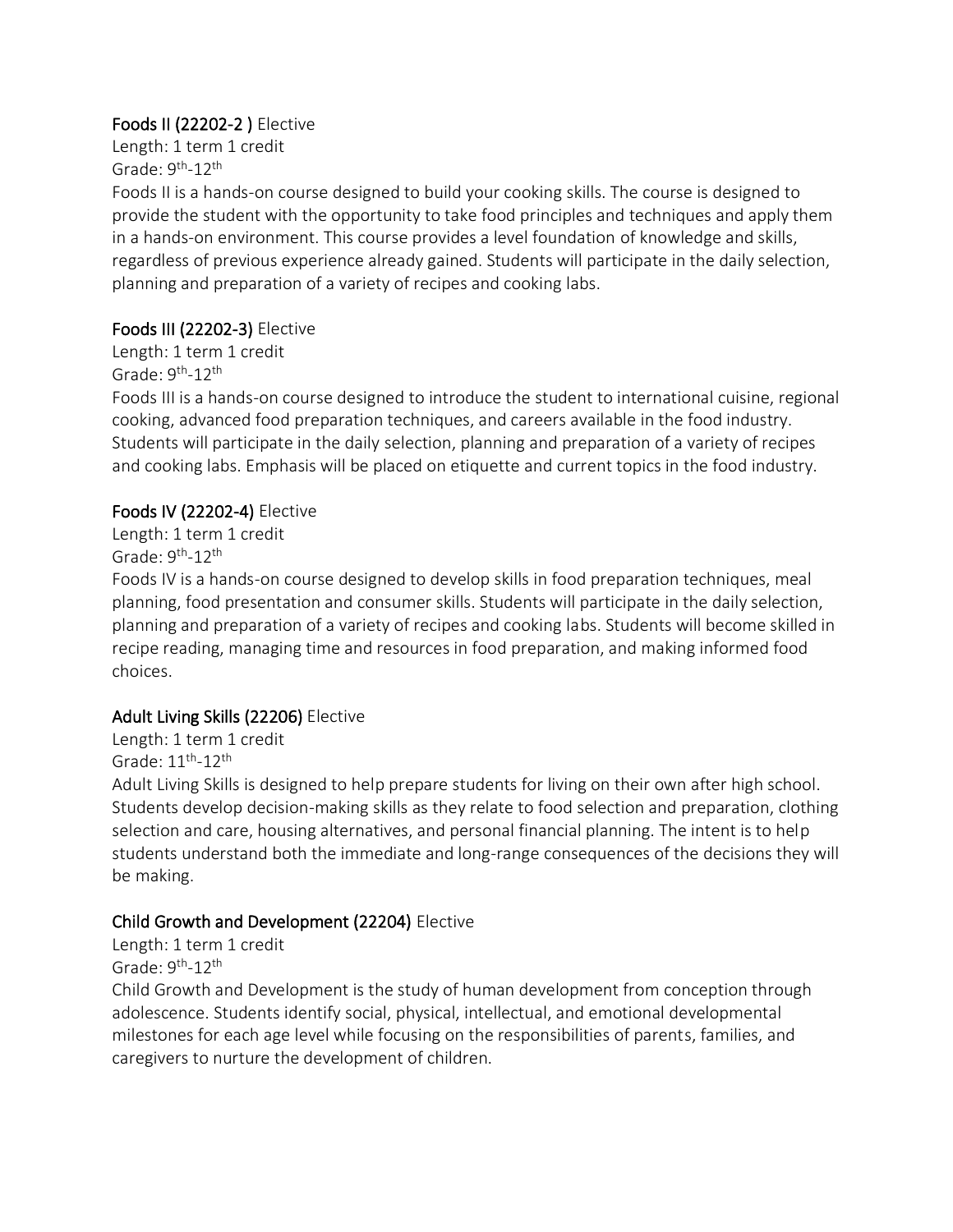#### Computer Science A (19155) Elective

Length: 1 term 1 credit Grade: 9<sup>th</sup>-12<sup>th</sup>

CS Principles 1 introduces high school students to the foundations of modern computing. The course covers a broad range of foundational topics such as programming, algorithms, the Internet, big data, digital privacy and security, and the societal impacts of computing. Students learn how the multi-layered systems of the Internet function as they collaboratively solve problems and puzzles about encoding and transmitting data, both 'unplugged' and using an Internet Simulator. Students learn how complex information like text and images is stored in a computer and the way compression helps reduce the size of those files. In this unit, students learn the JavaScript language with turtle programming in an App Lab. Students are introduced the general principles of algorithms and program design that are applicable to any programming language.

It seeks to provide students with a "future proof" foundation in computing principles so that they are adequately prepared with both the knowledge and skills to live and meaningfully participate in our increasingly digital society, economy, and culture.

#### Computer Science B (19155b) Elective

Length: 1 term 1 credit Grade: 9<sup>th</sup>-12<sup>th</sup>

CS Principles 1 introduces high school students to the foundations of modern computing. The course covers a broad range of foundational topics such as programming, algorithms, the Internet, big data, digital privacy and security, and the societal impacts of computing. Students research current events around the complex questions related to public policy, law, ethics, and societal impact. Students are also introduced to the basics of how and why modern encryption works. Students continue learning how to program in the JavaScript language. Using an App Lab environment, students create a series of applications that live on the web. Each app highlights a core concept of programming.

It seeks to provide students with a "future proof" foundation in computing principles so that they are adequately prepared with both the knowledge and skills to live and meaningfully participate in our increasingly digital society, economy, and culture.

#### FOREIGN LANGUAGE DEPARTMENT

#### Spanish I (1201, 1201b) Elective

Length: 2 terms 2 credits Grades: 9<sup>th</sup>-12<sup>th</sup>

This class is designed to acquaint students with the basics of the Spanish language. Students will learn to speak, as well as comprehend, read, and write the language. Students will build a basic working vocabulary that will include such items as greetings, conversational openings, telling time and idiomatic expressions, commonly used in everyday life. Students will learn how to conjugate and use regular, irregular and stem changing verbs in the present tense and the present progressive tense. Formation of Spanish sentences and questions will be studied. Also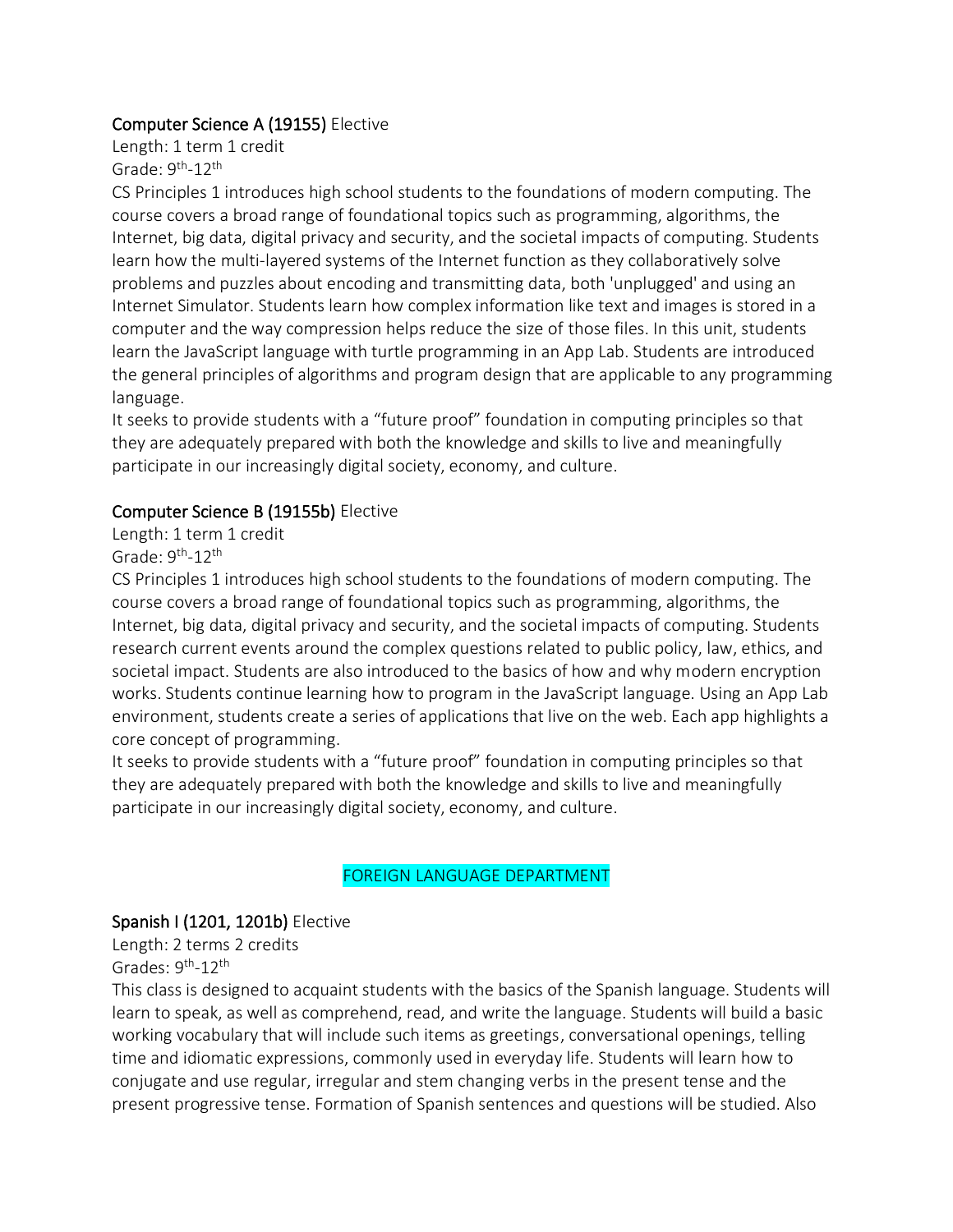included in Spanish I will be songs, games, skits and short reading selections related to culture and life in Spanish speaking countries. By the end of Spanish I, students will have a basic beginning knowledge of Spanish.

### Spanish II (1201-2, 1201-2b) Elective

Length: 2 terms 2 credits Grades: 10<sup>th</sup>-12<sup>th</sup> Prerequisite: Spanish I

This class is designed to further develop the student's knowledge of the Spanish language. Students will enrich their Spanish vocabulary and use of idiomatic expressions. They will become more proficient in reading and writing the language. Students will learn to conjugate and use regular, irregular and stem changing verbs in the present progressive and preterit verb tenses. Direct and indirect object pronouns will be studied. Also included in Spanish II will be songs, games, skits and reading selections related to Spanish speaking countries.

# Spanish III (1201-3, 1201-3b) Elective

Length: 2 terms 2 credits Grades:  $11^{\text{th}}$ - $12^{\text{th}}$ Prerequisite: Spanish I & II

This class is designed to more fully develop the student's knowledge of the Spanish language. Students will review and enrich their Spanish vocabulary and use of idiomatic expressions. They will become more proficient in speaking and writing the Spanish language. Students will learn to conjugate and use regular, irregular and stem changing verbs in the imperfect, future, conditional, and present perfect verb tenses. Formal and informal commands will be learned. Also included in Spanish 3 will be Spanish gestures and Spanish signs, reading and writing personal letters in Spanish, music, art, as well as other cultural units related to the Spanish speaking world.

# Spanish IV (1201-4, 1201-4b) Elective

Length: 2 terms 2 credits Grades: 12<sup>th</sup> Prerequisite: Spanish I, II and III

This class is designed to further enhance the student's knowledge of the Spanish language. Students will review and enrich their Spanish vocabulary and use of idiomatic expressions. The students will learn the future, conditional, and subjunctive verb tenses, as well as review all other tenses previously taught. They will also become even more proficient in reading, understanding, and discussing current magazine and news topics of the Hispanic world. A brief grammar review and some special language techniques will be studied, enabling students to express themselves more freely in conversation and in writing.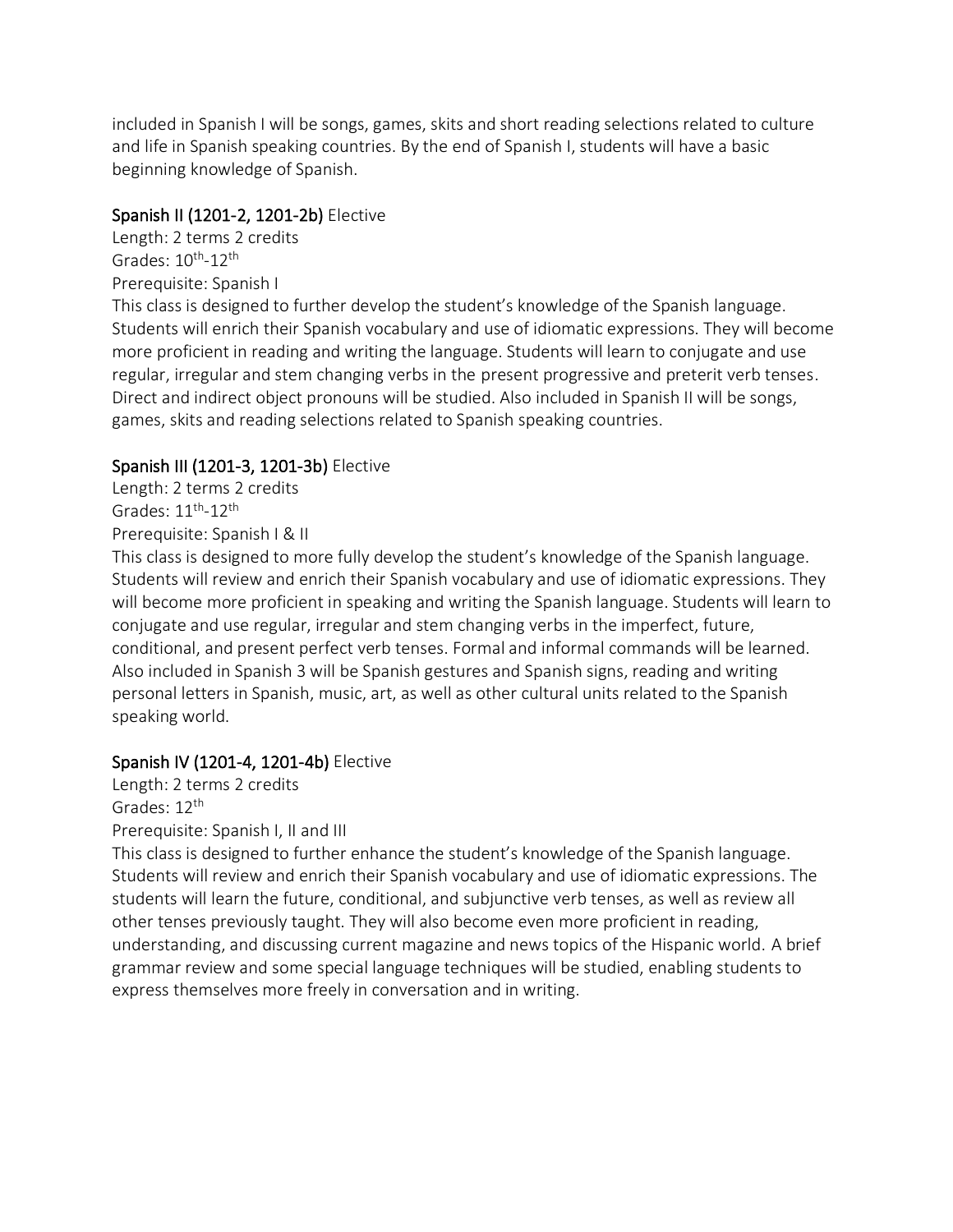#### INDUSTRIAL ARTS DEPARTMENT

#### General Industrial Arts (1611, 1611c) Elective

Length: 2 terms 2 credits Grades: 9<sup>th</sup>-10<sup>th</sup>

The course will cover beginning woodworking techniques. The areas of study include safety, tool and machine operation, designing, and background of the woodworking industry. The minimum requirements are: complete all classroom work, build a small woods project, and create a set of directions for that project.

### Woodworking (0417, 0417b) Elective

Length: 2 terms 2 credits Grades:  $10^{\text{th}}$ - $11^{\text{th}}$ Prerequisite: General Industrial Arts

Woodworking is a continuation of General Industrial Arts with more emphasis on the use of power tools, planning of larger projects, and problem-solving activities related to the world of work. Students are expected to be self-directed through their planning process and as they complete their projects. The minimum requirements are: draw and plan a project that meets requirements of the class while being self-directed.

### Advanced Woodworking (0417c, 0417d) Elective

Length: 2 terms 2 credits Grades: 11th -12th Prerequisite: General Industrial Arts & Woodworking. Same as woodworking but create a more complex project, self-directed.

# CAD (Computer Aided Drafting) (0413, 0413b) Elective

Length: 2 terms 2 credits Grades: 9<sup>th</sup>-12<sup>th</sup>

CAD Design and software courses introduce students to the computer-aided drafting systems available in the industry. Students will explore 2 and 3-dimensional drawing. The minimum requirements are projects include 3-dimensional drawing of houses, drawings of wood working projects and other 2-dimensional projects drawing projects.

#### Metals I (0418, 0418b) Elective

Length: 2 terms 2 credits Grades: 10<sup>th</sup>-12<sup>th</sup>

This class deals with introduction to metallurgy and metal working. We begin with the history of welding, welding and cutting processes, and metal working safety. After the small portion of in classroom learning, we do a large portion of laboratory in the shop.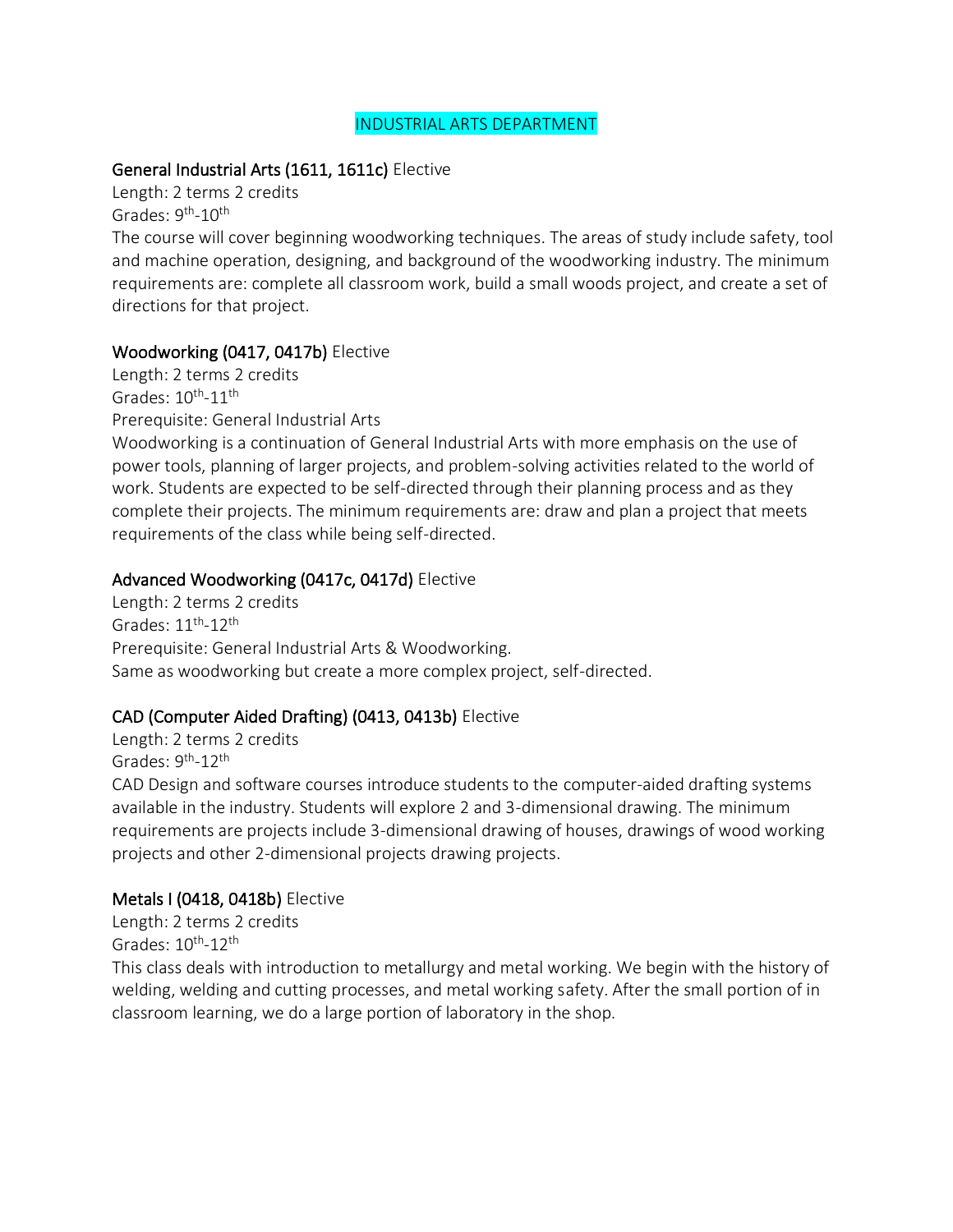### Ag Metals (0418c, 0418d) Elective

Length: 2 terms 2 credits Grade: 10<sup>th</sup>-12<sup>th</sup> Prerequisite: Metals I This class is a continuation of Metals I. This class works more on advanced welding and cutting techniques and more student projects.

### Small Gas Engines (0419, 0419b) Elective

Length: 2 terms 2 credits Grades: 9<sup>th</sup>-12<sup>th</sup> This class goes over the function and operation of 2 and 4 cycle engines. There are many labs that involve tearing an engine apart and putting it back together and fixing a project from home.

#### Small Engines II/Agricultural Mechanics (0419c, 0419d) Elective

Length: 2 terms 2 credits Grades: 10<sup>th</sup>-12<sup>th</sup> Prerequisite: Small Engines helpful This class goes over engine operation, electricity, hydraulics, and building Ag structures. This is the class who is in charge of rebuilding an antique tractor.

### General Construction (0420, 0421) Elective

Length: 2 terms 2 credits Grades:  $11^{\text{th}}$ - $12^{\text{th}}$ 

Prerequisites: Gen Industrial Arts & Woodworking

The course provides practical experience in many areas of construction, including framing, drywall, basic electrical and blueprint reading. Classroom activities focus on current building practices, safety, building terminology, estimating materials, use of construction tools, and related mathematics. Labs will include basic use and care of tools, safety, framing, roofing, basic residential wiring, and many more.

#### MATHEMATICS DEPARTMENT

# Algebra 1 (2031, 2031b) Required

Length: 2 terms 2 credits

Grade: 9<sup>th</sup>

Algebra 1 advances understanding of numbers, functions, and problem solving. Students in Algebra 1 will solve one-variable equations and inequalities and two-variable equations with a significant proportion of the class devoted to linear functions and problems that can be modeled with linear functions. Students will advance their ability to represent mathematical relationships with equations, graphs, tables, charts, and words. Students will learn to write basic algebraic statement-reason proofs. Special attention will be devoted to algebraic thinking, especially substitution as a strategy for problem solving. Students will advance their ability to deconstruct mathematical expressions by factoring. Advanced students may be introduced to quadratic functions.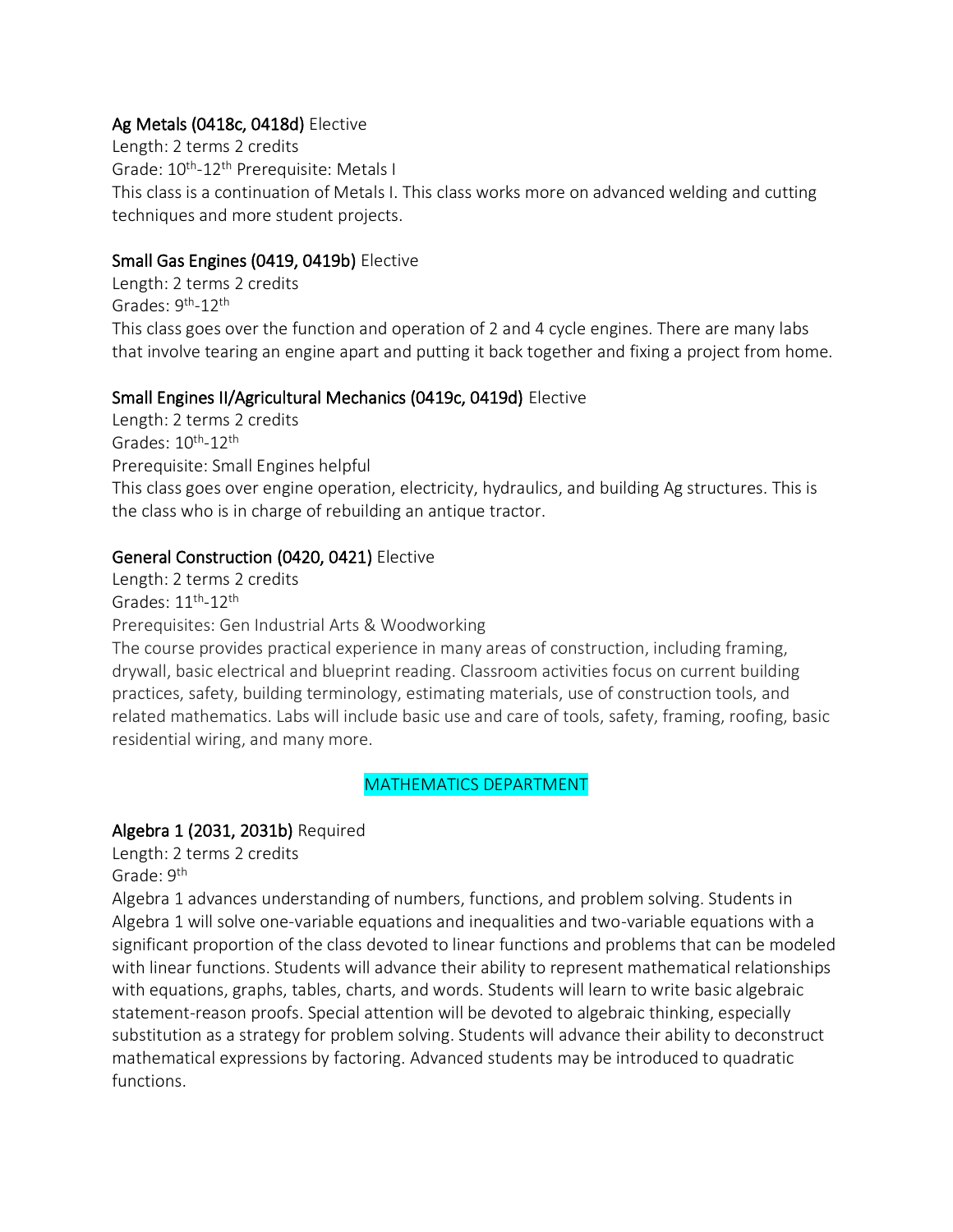#### Geometry (2034, 2034b) Required

Length: 2 terms 2 credits Grades:  $10^{\text{th}}$ - $11^{\text{th}}$ Prerequisites: Algebra I

Geometry advances understanding of mathematics as an axiomatic system in which proofs are developed logically and systematically from a small number of simple presumptions (axioms). Geometry also advances understanding of numbers, functions, and problem solving with a focus on problems that are geometric in nature or that can be modeled by geometric objects. Students will be introduced to geometric theorems and guided through the reading, completion, construction, and editing of geometric statement-reason proofs. Most geometric proofs will require algebra and substitution. Advanced students may be introduced to trigonometry.

Algebra 2 (2041, 2041b) Required for admittance into secondary school

Length: 2 terms 2 credits

Grades:  $10^{\text{th}}$ - $11^{\text{th}}$ 

Prerequisites: Algebra I

Algebra 2 advances understanding of numbers, functions, proofs, and problem solving. Students will develop understanding and facility with quadratic functions, absolute value functions, rational functions, and basic exponential functions. Students will solve linear systems, including two-variable inequalities as constraints. Students will learn to transform parent functions systematically and learn to interpret functions as transformations of parent functions. Students will be introduced to imaginary numbers and complex numbers. Students will write algebraic proofs and geometric proofs requiring algebra. Students will advance their understanding of geometry and probability. Students will represent problems graphically, algebraically, and in words. Advanced students may be introduced to logarithms and/or trigonometry.

# Pre-Calculus (2053, 2053b) Elective

Length: 2 terms 2 credits Grades: 11th -12th

Prerequisites: Geometry and Algebra II

Pre-Calculus advances understanding of functions, proofs, and problem solving and introduces students to concepts that are fundamental to learning Calculus, especially the concept of a limit. Students will develop understanding and facility with exponential and logarithmic functions, inverse functions, and trigonometric functions. Students will construct proofs requiring algebra (including exponential and logarithmic functions), geometry, and trigonometry. Advanced students may be introduced to conic sections, and/or matrices.

# Calculus (2054, 2054b) Elective

Length: 2 terms 2 credits Grades: 12<sup>th</sup> Prerequisite: Pre-Calculus

Calculus advances understanding of functions, proofs, and problem solving. Students will learn to answer three basic questions: (1) What is the limit?, (2) What is the rate of change at a certain moment?, and (3) How much has accumulated? The first question is used to answer the other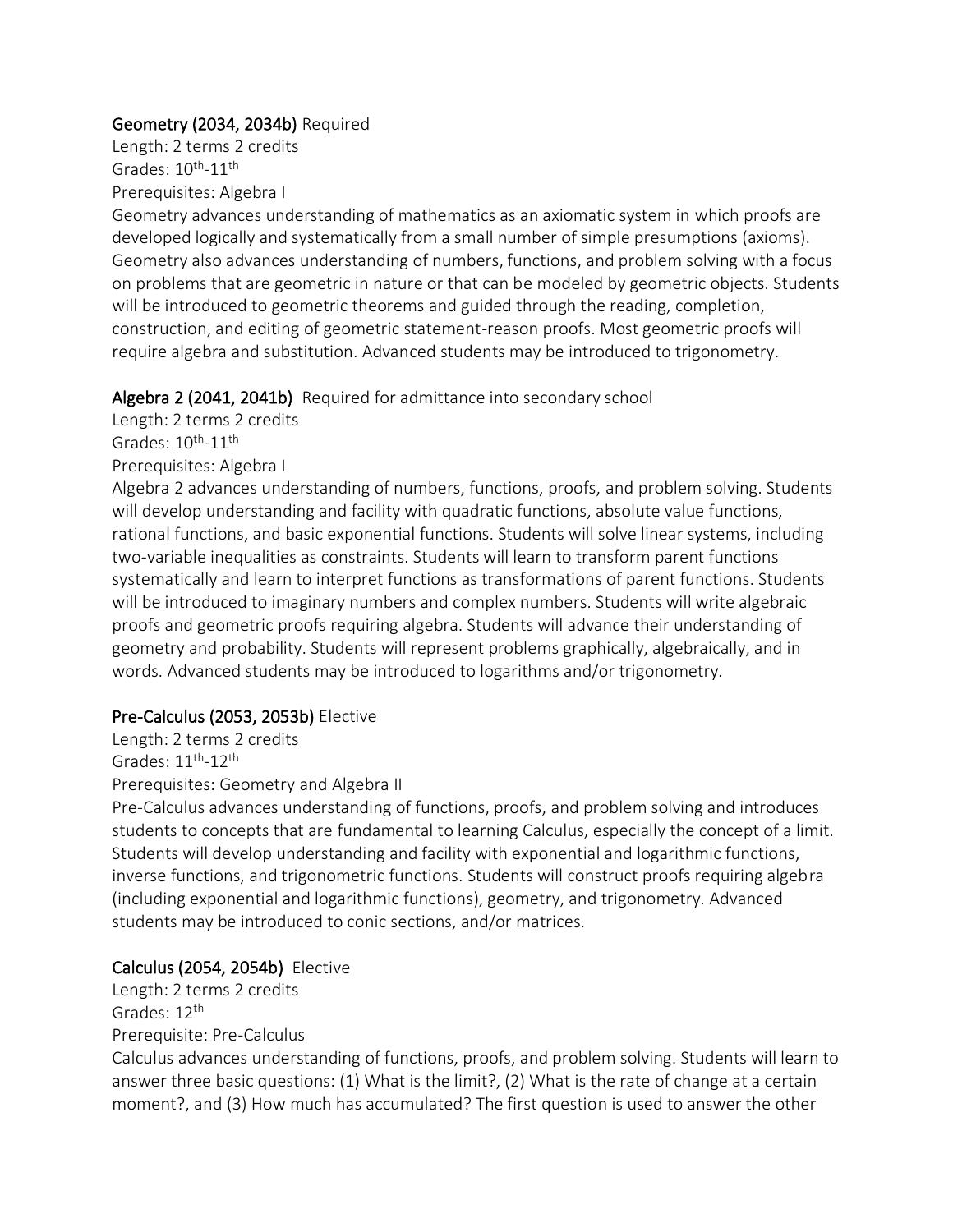two questions. In previous classes, students were asked about rate of change for linear functions and about average rates of change for any function. Derivative Calculus allows problem solvers to answer the second question by constructing and applying derivative functions. In previous classes, students were asked to find areas of shapes that could be composed of simple shapes like triangles, rectangles, and parts of circles. Integral Calculus allows problem solvers to answer the third question by constructing and applying integral functions. Students will use these integral functions to prove formulas related to geometric objects such as circles, cones, pyramids, and spheres and of more complex solids such as rotational solids like toroids or solids produced by other functions. Students will learn to solve problems that require applications of derivative and integral calculus. Students will learn to analyze the curvature of functions using derivative calculus and so solve problems that can be modeled with functions. For example, such problems include business applications like maximizing profits or minimizing costs.

#### Financial Math (2055, 2055b) Elective

Length: 2 term 2 credits Grades:  $11^{\text{th}}$ - $12^{\text{th}}$ 

Connecting practical mathematical concepts to personal and business settings, this course offers informative and highly useful lessons that challenge students to gain a deeper understanding of financial math. Relevant, project-based learning activities cover stimulating topics such as personal financial planning, budgeting and wise spending, banking, paying taxes, the importance of insurance, long-term investing, buying a house, consumer loans, economic principles, traveling abroad, starting a business, and analyzing business data. This course meets for two terms, this course encourages mastery of math skill sets, including percentages, proportions, data analysis, linear systems, and exponential functions.

# MUSIC DEPARTMENT

#### High School Chorus (1130, 1130b, 1130c, 1130d) Elective

Length: 4 terms 2 credits Grades: 9<sup>th</sup>-12<sup>th</sup> Prerequisite: Jr. High Chorus

This course may be repeated for credit until 8 credits have been earned.

Members of the High School Chorus learn a variety of music ranging from popular to classical. They learn teamwork skills and theoretical concepts that help them improve their performance. They perform concerts and other events that occur outside the school day. Most Senior members and some underclassmen earn the chance to travel as a part of the course. The course is graded and the grade counts toward the students' GPA.

#### Band (1121, 1121b, 1121c, 1121d) Elective

#### Length: 4 terms 2 credits

Grades: 9<sup>th</sup>-12<sup>th</sup> Prerequisite: Jr. High Band

This course may be repeated for credit until 8 credits have been earned. Members of the High School Band learn a variety of music ranging from popular to classical. They learn teamwork skills and theoretical concepts that help them improve their performance. They perform concerts and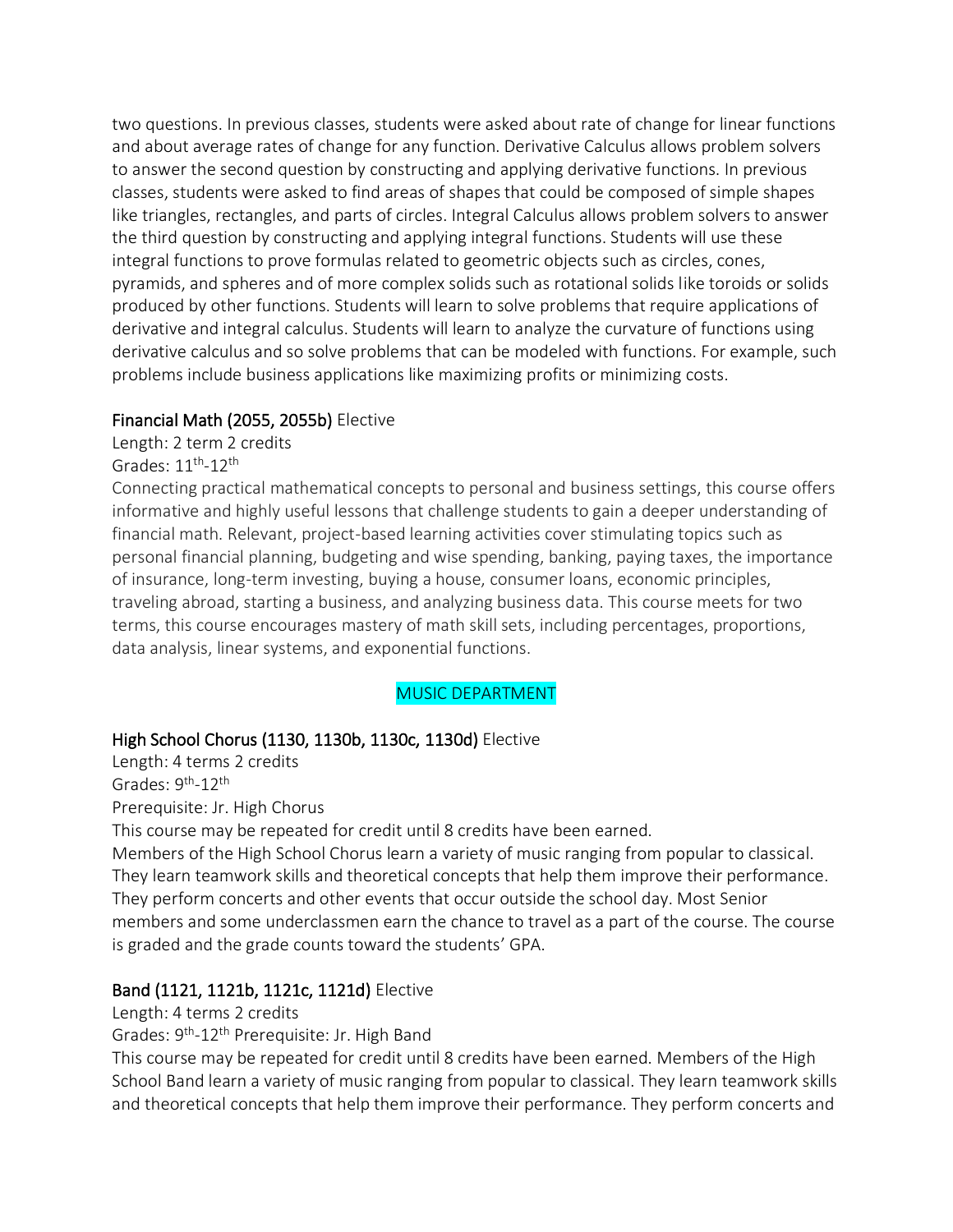other events that occur outside the school day. Most Senior members and some underclassmen earn the chance to travel as a part of the course. The course is graded and the grade counts toward the students' GPA. Students will be required to rent or own an instrument and to purchase some materials.

#### PHYSCAL EDUCATION/ HEALTH

#### Physical Education (2302) Required

Length: 1 term 1 credit Grades: 9<sup>th</sup>-12<sup>th</sup>

Physical Education class will include physical fitness activities that increase cardiovascular endurance, muscular strength and flexibility. The activities will include leisure and lifetime activities. Activities covered will be volleyball, scooter games, basketball, softball, slow pitch, whiffleball, flag football, golf, tennis, badminton, pickleball, table tennis, shuffleboard, cross country skiing, trust games, soccer, obstacle courses and repelling. If a student misses' physical education, that student has to make up the time missed by writing an acceptable report. This report will be written on whatever the class was participating in at the time or an acceptable topic agreed upon by the instructor and student. If a student has over two unexcused absences a quarter, that student will fail that quarter.

#### Health (1401, 1401b) Elective

Length2 terms 2 credits Grades:  $11^{\text{th}}$ - $12^{\text{th}}$ 

The main focus of this course deals with the student's ability to make responsible decisions in regards to their health. Areas covered in health include the following state- required areas: (a) self-esteem, responsible decision-making, personal goal setting; (b) interpersonal relationships; (c) premarital sexual relationships; (d) family life and parenting skills; (e) human sexuality, reproduction, contraception and family planning, prenatal development including awareness of mental retardation and its prevention, child birth, adoption, available prenatal and postnatal support and male and female responsibility; (f) sex stereotypes; (g) behaviors to prevent sexual abuse and sexual harassment; (h) sexually transmitted diseases, including AIDS and their causes and prevention; (i) substance abuse, treatment and prevention; (j) suicide prevention; (k) stress management; (l) first aid and CPR. A student shall not be required to take certain units within the health course if the pupil's parent or guardian files with the principal a written request that the pupil be excused from the instruction for religious or other reasons.

#### SCIENCE DEPARTMENT

#### Physical Science (1703, 1703b) Required

Length: 2 terms 2 credits Grade: 9<sup>th</sup>

Physical Science is designed to serve as a foundation for the understanding of energy and motion. The student will learn and apply Newton's 3 laws of motion, forces, work and power,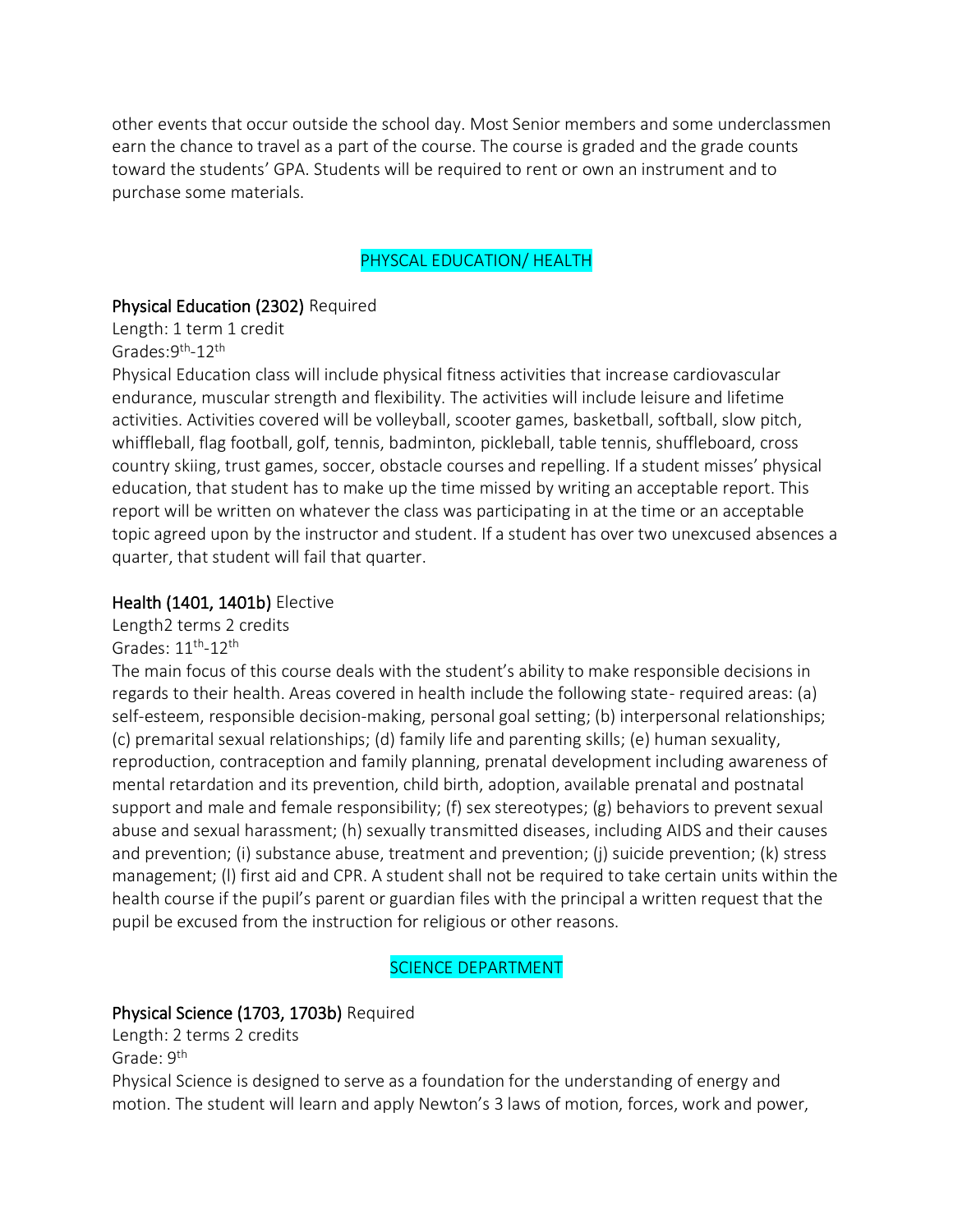momentum, conservation and conversions of energy, relationships between electricity and magnetism, and wave phenomena and behavior especially found with electromagnetic and sound waves. The student will also have an introduction to matter by learning atomic structure, the periodic table (this includes chemical symbols, patterns, trends and isotopes), chemical bonding, and chemical reactions. Because experimentation is the basis of science, laboratory demonstrations and investigations are an integral part of this course. Instruction centers around inquiry-based learning that is incorporated into class activities.

### Biology (1711, 1711b) Required

Length: 2 terms 2 credits

Grade: 10<sup>th</sup>

Biology includes laboratory work, study of specimens, projects, and a thorough understanding of scientific inquiry. Course content includes the relationships between living things as well as the intracellular and extracellular interactions of macromolecules to enable life. Levels of biological organization are explored as well as cellular biology. Biochemistry is interwoven. DNA is explored in depth in order to understand genetics and heredity. Survival of species through adaptation, diversification, and mutation are explored. Ecology is the final unit of study in order to understand and apply how living organisms interact with and affect each other greatly.

# Environmental Science (1751, 1751b) Elective

Length: 2 terms 2 credits Grades:  $11^{\text{th}}$ - $12^{\text{th}}$ This class is built around the CASE model for Natural Resources and Ecology. Are many labs for students to do to find out about how nature works and how human interaction affects nature. This class is very inquiry based and hands on.

# Anatomy (1713, 1713b) Elective

Length: 2 terms 2 credits Grade: 11<sup>th</sup>- 12<sup>th</sup>

Anatomy and Physiology explores the structural organization of the human body from the cell to tissue to the organ to organ system. The student will learn the organs of the body and be able to state the structure, location, and function of each. The student shall be able to describe relationships that exist between the various systems of the body. The students shall be able to discuss several of the diseases or defects that can affect the human body along with being familiar with the structure and function of the human body systems.

# Forensics (1717, 1717b) Elective

Length: 2 terms 2 credits Grade: 10<sup>th</sup>-12<sup>th</sup>

Forensic Science is the application of chemistry, physics, and biology to the criminal and civil laws that are enforced by police agencies in a criminal justice system. It includes the investigation of fingerprinting, fiber analysis, ballistics, arson, trace evidence analysis, poisons, drugs, blood spatters, and blood samples. Students are taught the proper collection, preservation, and laboratory analysis of various samples.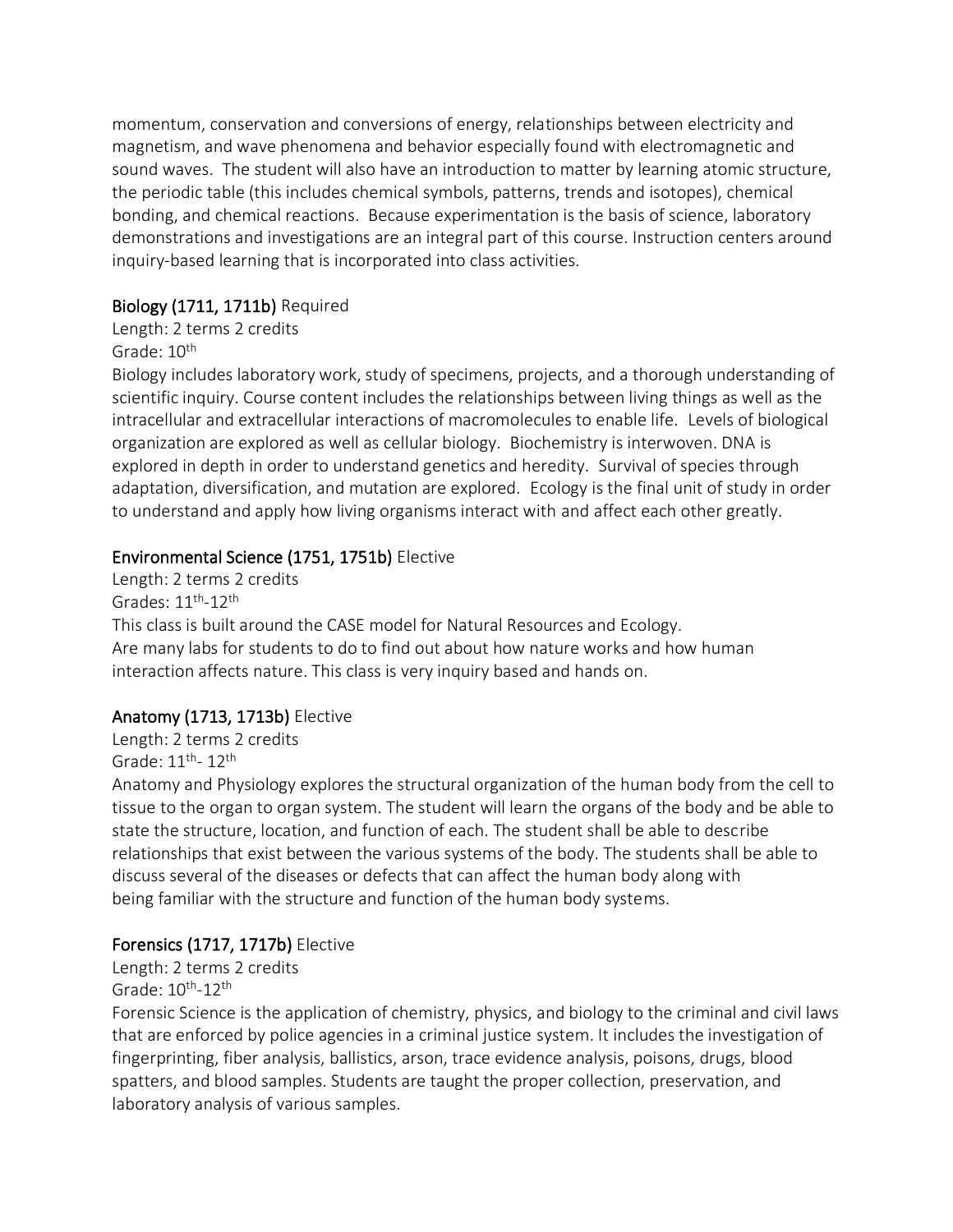#### Chemistry (1721, 1721b) Elective

Length: 2 terms 2 credits Grades:  $11^{\text{th}}$ - $12^{\text{th}}$ 

Chemistry explores and applies the properties of matter in terms of molecular motion of solids, liquids or gases. Students will learn the names and describe the parts of an atom, describe the two types of chemical bonding to form compounds, and predict chemical reactions between elements by studying the periodic chart. The student shall have conquered the gas laws and be able to do the problems correctly. The student will have a working knowledge of basic organic chemistry. He/she should be able to name and properly use the laboratory equipment. He/she should have a working knowledge of the metric system and possess necessary mathematical skills for chemical operations.

### Physics (1212, 1212b) Elective

Length: 2 terms 2 credits Grades: 11th -12th

Students will be able to perform basic operations with scientific notation, metric units, conversion factors, vectors and graphs. Students will be familiar with force and motion problems, problems dealing with work, power and energy, and machines, the structure of matter, light, heat and electricity. Strong algebra and geometry skills recommended.

# SOCIAL STUDIES DEPARTMENT

# Modern U.S. History (2724,2724b) Required

Length: 2 Terms 2 Credits

Grade: 9th

1st Term in this course we pick up in history just after Reconstruction and move into the Industrial Revolution, the Progressive Era, and the lead up to World War I. Then we head into the Roaring 20's before focusing on the Great Depression and not only what caused it to happen, but what was done to combat it.

2nd Term in this course begins with the leadup to World War II and America's entry into the conflict. We then move into the postwar years and the beginning of the Cold War. Topics we focus on throughout the rest of the term include the Civil Rights Movement, the Vietnam War, and the Space Race. We end the class with Watergate.

# Current Issues (2751) Elective

Length: 1 term 1 credit Grades: 9<sup>th</sup>-12<sup>th</sup>

The special emphasis of this class will center on news of the day. Using news item from the Internet, students will be expected to lead the class in a discussion on a current news item.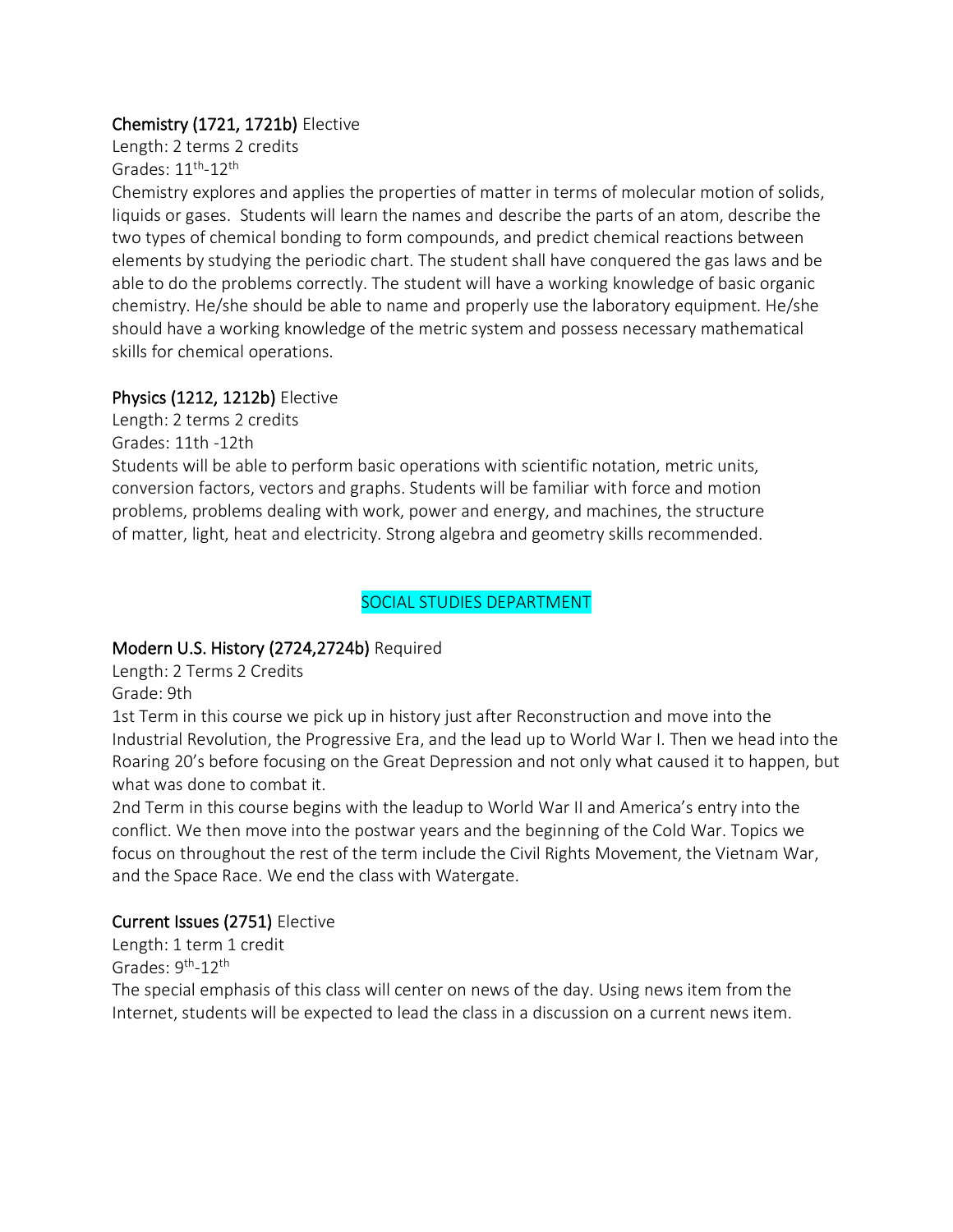### Topics in U.S. History (2725) Elective

Length: 1 Term 1 Credit Grade: 10<sup>th</sup>-12<sup>th</sup>

This class picks up after the Vietnam War has ended and in the aftermath of Watergate. It then moves into the 1980's focusing on technology, and the 1990's as the U.S. involvement in the Middle East increases leading up to the Gulf War while the Cold War with the Soviet Union comes to an end. We then study the effects of Globalization on the United States, the Global War on Terror that began after 9/11, and the class ends with the Financial Crisis of 2008.

### World History (2704, 2704b) Required

Length: 2 terms 2 credits

Grade: 11<sup>th</sup>

Patterns such as development of ancient civilizations in river valleys and periods such as the Age of Exploration will be studied. How systems of power and authority and government develop and change (the origins of Feudalism and the Rise of Absolute Monarchy). Understand the role of culture and cultural diffusion on the development and maintenance of societies ie understand the origins, central ideas and global influence of world religions. How systems of trade have developed and changed from Ancient Ur to the Roman Empire to the British Empire. Understand the effects of geographic factors on historical events (ie the Fall of Constantinople). Understand the role of innovation on the development and interaction of societies (ie the Engineering the Royal Road of the Ancient Persians). Understanding cause and effect relationships (ie the French Revolution creating the conditions for the rise of Napoleon). Understand the role of individuals (ie Prince Henry the Navigator) and groups (I e East India Company) within a society as promoters of change and status quo.

# U.S. Government (2730) Required

Length: 1 term 1 credit

Grade: 12

This course is designed to prepare the student for his future interaction in political affairs with an emphasis on preparation for his/her role as a decision-making citizen in the U.S. The course of study involves units on the foundations of American Democracy, which includes the Constitution and its historical basis, elections and voting, how to participate in government, legislative process, court systems and international affairs.

# Behavior Science and Humanities (2772) Elective

Length: 1 term 1 credit Grade: 11<sup>th</sup>-12<sup>th</sup>

This course of study takes a look at the workings of our society. Students are expected to lead or participate in class discussions. Upon the completion of the course, students are expected to have knowledge of culture, individual and group behavior, society as a whole and the number of problem areas of our society.